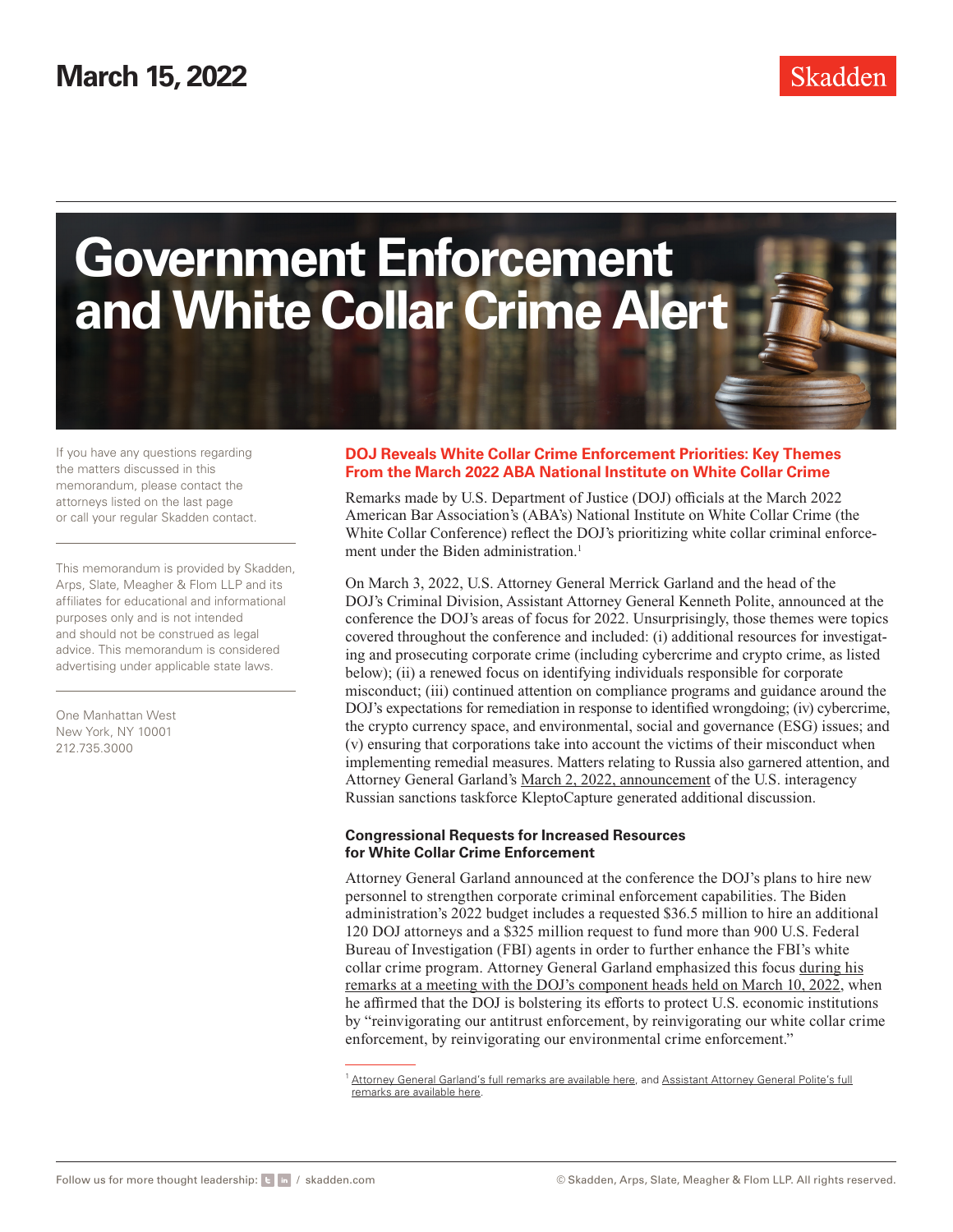# **DOJ Reveals White Collar Crime Enforcement Priorities: Key Themes From the March 2022 ABA National Institute on White Collar Crime**

Attorney General Garland also noted that he is appointing a chief prosecutor dedicated to combatting "pandemic fraud," an action aimed to build on the existing work of the DOJ's COVID-19 Fraud Enforcement Task Force that was established in May 2021.2 Attorney General Garland remarked, "As a defense attorney, prosecutor and judge, I have also seen the Justice Department's interest in prosecuting corporate crime wax and wane over time. ... Today, it is waxing again."

### **Holding Individual Wrongdoers Accountable as a Top DOJ Priority**

Both Attorney General Garland and Assistant Attorney General Polite highlighted that enforcing penalties against individual wrongdoers is the DOJ's top corporate enforcement priority. Attorney General Garland posited that individual prosecutions are "the best deterrent to corporate crime" and are "essential to Americans' trust in the rule of law." He stated that the DOJ will take advantage of certain "force multipliers" to more effectively investigate misconduct, including partnerships with other government agencies in the U.S. and internationally, pursuing an "enormous expansion" in the use of data analytics (such as using big data to identify payment anomalies and other fraud indicators) and incentivizing companies to provide more robust disclosures regarding individual wrongdoers. Attorney General Garland reinforced the DOJ's 2021 announcement (detailed in our November 2, 2021, client alert ["Practical Steps To Address DOJ](https://www.skadden.com/insights/publications/2021/11/practical-steps-to-address-doj-changes) [Changes to Corporate Enforcement Policies"](https://www.skadden.com/insights/publications/2021/11/practical-steps-to-address-doj-changes)) that comprehensive reporting of individuals involved in corporate misconduct is a baseline requirement for companies to receive cooperation credit in the context of a DOJ investigation. This is a shift from the Trump administration's more qualified standard, which required companies seeking cooperation credit to report only individuals who were "substantially" involved in the alleged illegal conduct.

#### **Compliance and Remediation Guidance**

Several comments by Assistant Attorney General Polite on the importance of corporate "tone from the top" signaled continued focus on compliance programs and suggested that the DOJ may expect companies to hold senior executives accountable, even absent their direct involvement in alleged misconduct. Assistant Attorney General Polite clarified that in investigations, DOJ analysis of a corporation's remedial efforts will focus on the entity's efforts to ensure individual accountability. He suggested that companies should consider replacing executive officers, "even if there is not any evidence that a CEO personally committed a crime," in cases where such officers may have "modeled poor ethical behavior for the workforce or fostered a climate in

which subordinates committed wrongdoing with intent to benefit the company or permitted weak internal controls that allowed the crimes of individuals to go undetected."

Such comments reinforce the importance of building and maintaining strong compliance programs, which, as Assistant Attorney General Polite also highlighted in his remarks, should focus on individual accountability so that individual employees "facing a singular ethical challenge" feel they are "informed, trained and empowered to choose right over wrong." He noted that, in instances where an employee missteps, companies should also have a system in place that "immediately detects, remediates, disciplines and then adapts to ensure that others do not follow suit."

Assistant Attorney General Polite's remarks also made clear that the DOJ will focus on compensating parties harmed by corporate crime, stating that "considering victims must be at the center of our white-collar cases." He indicated that prosecutors will expect companies under investigation to set forth in resolution discussions (mentioning "Filip factors" presentations in particular)<sup>3</sup> the steps being taken to address the "victim issues" arising from the corporate wrongdoing. In addition to echoing Attorney General Garland's emphasis on individual accountability, Assistant Attorney General Polite further promoted the DOJ's position that companies should aim for as comprehensive disclosure to the DOJ as possible in order to receive any cooperation credit, and that such disclosure should contain "all relevant, nonprivileged facts and evidence about the misconduct and all of the individuals involved."

### **Continued Emphasis on Cryptocurrency and Cybercrime Enforcement and ESG Issues**

Crypto- and cyber-related enforcement was a theme throughout the conference, which featured a panel entirely dedicated to cryptocurrency enforcement and its quickly evolving regulatory landscape. The conference's anti-money laundering and asset forfeiture panel also focused on cryptocurrencies, and the topic was referenced in other contexts. For example, Assistant Attorney General Polite identified this space as an area where the DOJ would increase its efforts to provide compensation to victims, highlighting crypto crime as a burgeoning form of essentially market-facing fraud, in which "individuals, often at an information disadvantage, are the ones being exploited by other market participants." Notably, the DOJ's 2022 budget requests include a requested \$150.9 million to augment the department's cyber investigations and cybersecurity enforcement capabilities.

<sup>&</sup>lt;sup>2</sup> On March 10, 2020, the DOJ also announced the appointment of a Director for COVID-19 Fraud Enforcement, tasked with spearheading the DOJ's criminal and civil enforcement efforts related to combatting pandemic-related fraud.

<sup>&</sup>lt;sup>3</sup> The Filip Factors are certain principles outlined in the U.S. Attorney's Manual; Filip Factors presentations are presentations made to U.S. regulators by an investigated company's counsel, in which counsel advocates for the form(s) of enforcement action they think their client should be subject.